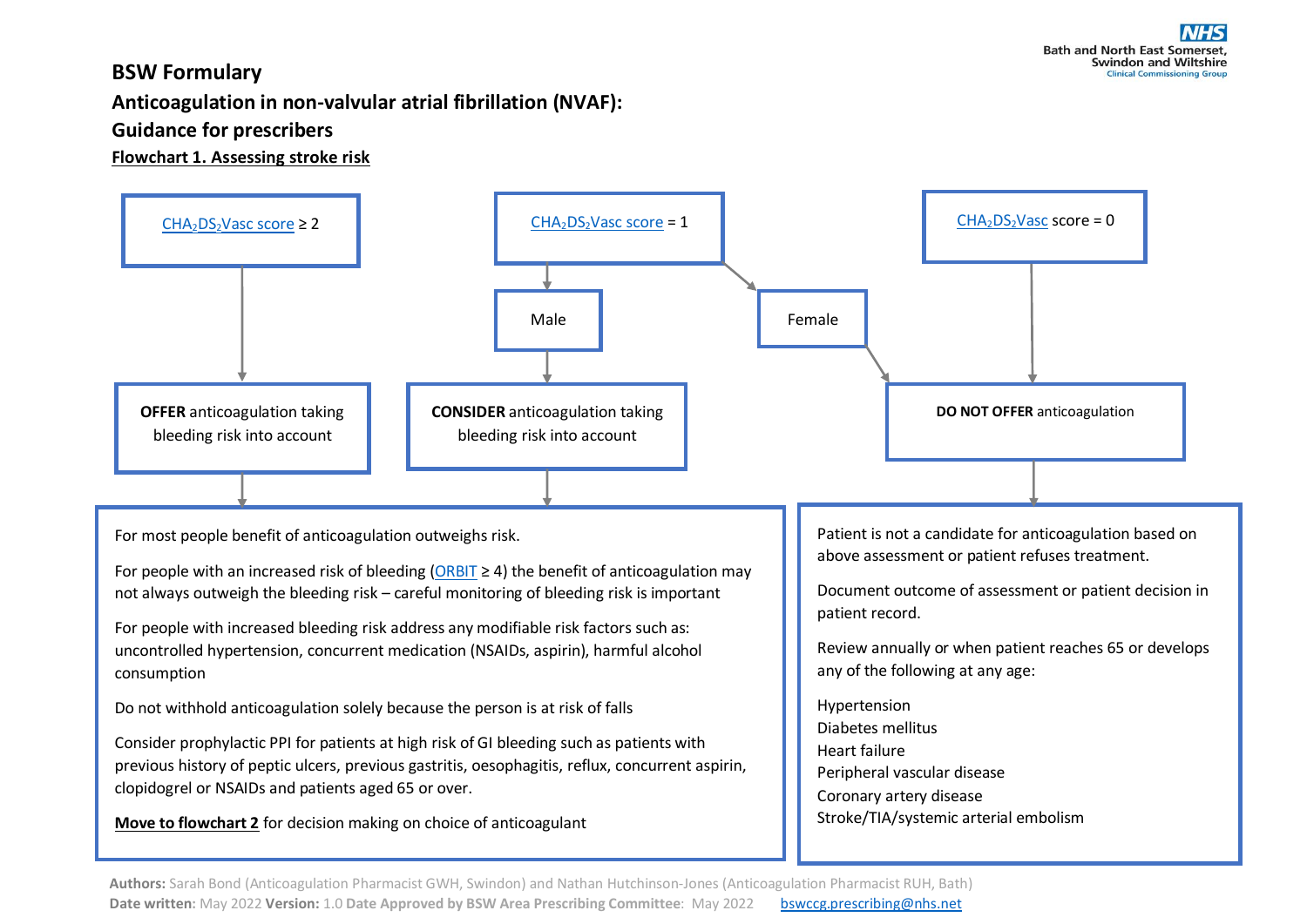## **BSW Formulary**

## **Anticoagulation in non-valvular atrial fibrillation (NVAF) Guidance for prescribers**

**Flowchart 2. Decision making on choice of anticoagulant (exclusions) \***

**START HERE:** Does the patient have a contra-indication to a DOAC? (See below)

- Mechanical heart valve
- Moderate/severe mitral stenosis
- Known hypersensitivity or intolerance to DOACs (Discuss with specialist if needed to review appropriateness in trying alternative DOACs)
- Antiphospholipid syndrome (Refer patient to Haematology)
- Pregnancy/ breast feeding
- Hepatic disease associated with coagulopathy
- Presence of malignant neoplasm at high risk of bleeding or significant risk of major bleeding (discuss with Haematology or Oncology)
- Recent brain or spinal injury

;

- Recent brain, spinal or ophthalmic surgery
- Known or suspected esophageal varices **Note this list is non exhaustive, please refer to product** [SmPC](https://www.medicines.org.uk/emc/) **for further information**

Consider **warfarin** or **LMWH** or **no anticoagulation** (seek specialist advice where needed) (**LMWH** in pregnancy)

**YES NO**

#### **Notes**

**\***All patients should be involved in a shared decision-making dialogue about the risks and benefits of anticoagulation. Further decision support tool can be found[: https://www.anticoagulation-dst.co.uk](https://www.anticoagulation-dst.co.uk/)



**Authors:** Sarah Bond (Anticoagulation Pharmacist GWH, Swindon) and Nathan Hutchinson-Jones (Anticoagulation Pharmacist RUH, Bath) **Date written:** May2022 **Version:** 1.0 **Date Approved by BSW Area Prescribing Committee**: May 2022 [bswccg.prescribing@nhs.net](mailto:bswccg.prescribing@nhs.net)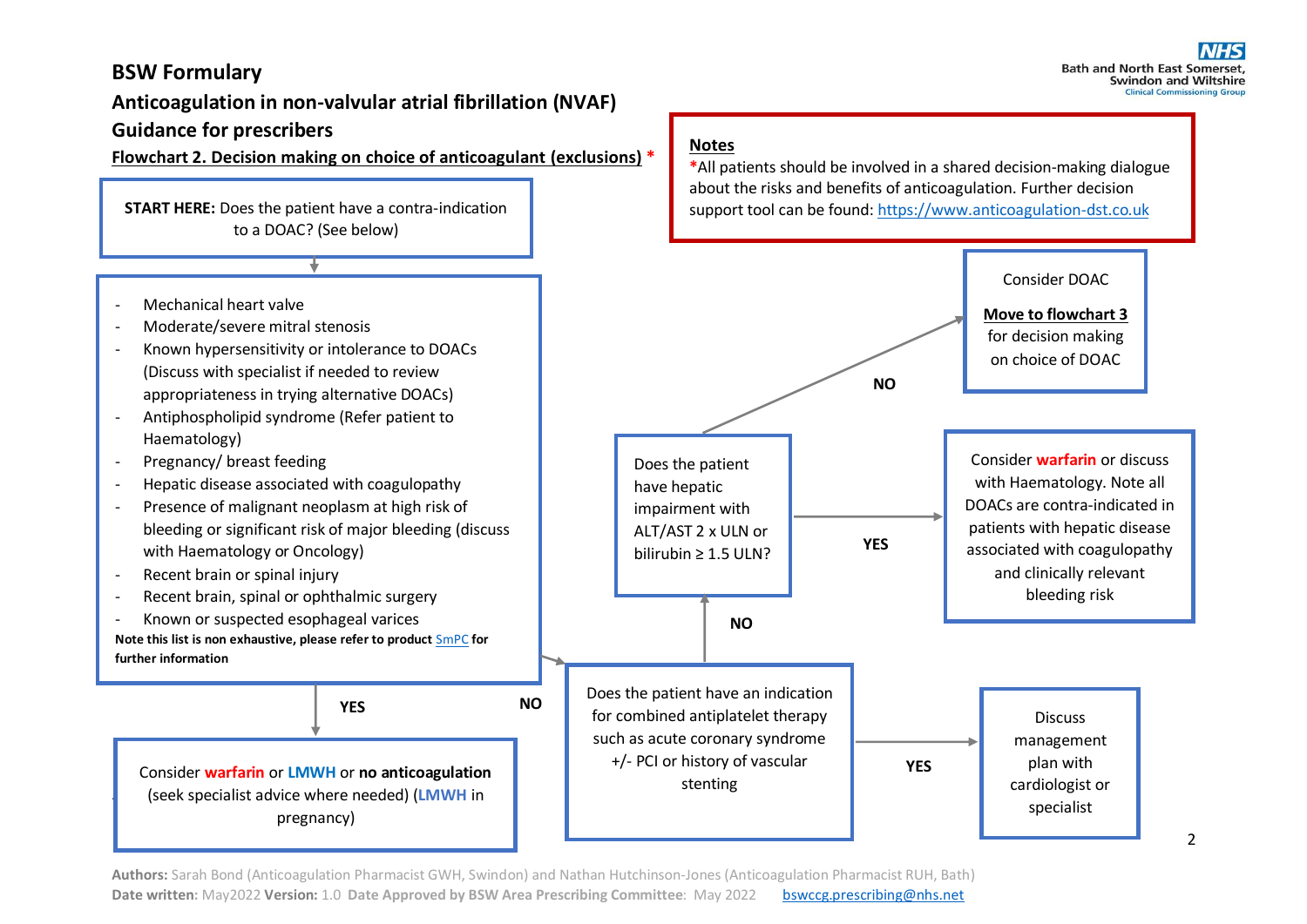# **Anticoagulation in non-valvular atrial fibrillation (NVAF)**

## **Guidance for prescribers**

### **Flowchart 3. Anticoagulant treatment options Part A**

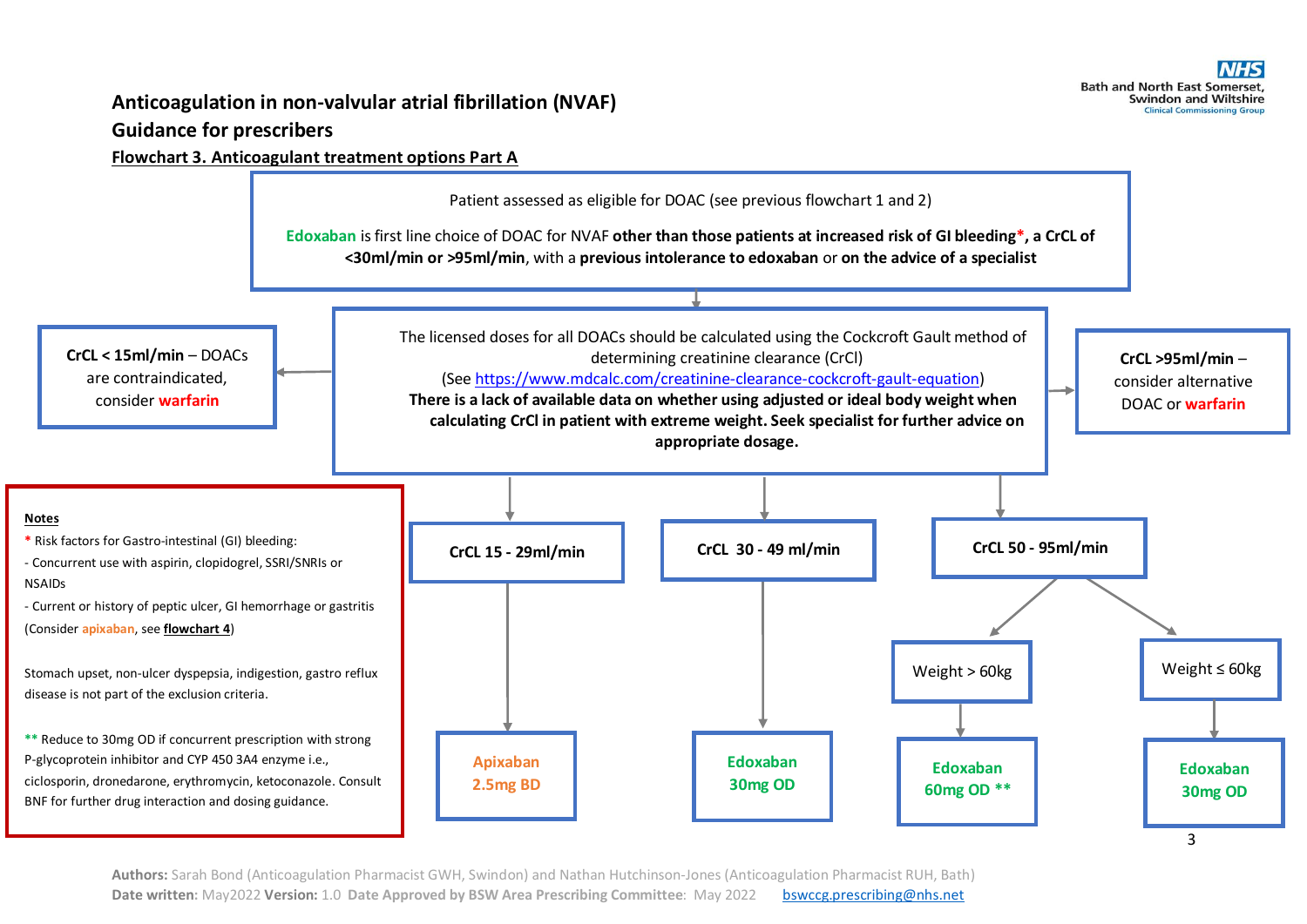## **BSW Formulary Anticoagulation in non-valvular atrial fibrillation (NVAF) Guidance for prescribers**

**Flowchart 4**. **Anticoagulant treatment options Part B**

#### **Notes**

For patients unlikely to comply with BD dosing consider **edoxaban** (if no previous intolerance) or **rivaroxaban** considering risks *vs* benefits.

Andexanet alpha is currently licensed and approved by NICE for the reversal of life-threatening GI bleeding with apixaban and rivaroxaban only.

Consider **warfarin** as another alternative in patients with significant intolerance to edoxaban or multiple DOACs. Discuss with a specialist if needed, Specialist Anticoagulant advice can be obtained from our local hospital:

#### **GWH:**

[gwh.anticoag.clinic@nhs.net](mailto:gwh.anticoag.clinic@nhs.net) or [sarah.bond6@nhs.net](mailto:sarah.bond6@nhs.net)

Tel: 01793 604344

**RUH:** 

[ruh-tr.AnticoagulationTeam@nhs.net](mailto:ruh-tr.AnticoagulationTeam@nhs.net) or [nathan.hutchinson-jones@nhs.net](mailto:nathan.hutchinson-jones@nhs.net) or via Cinapsis.

**SFT:**

[nicolamcquaid@nhs.net](mailto:nicolamcquaid@nhs.net) or sft.anticoagulation.service@nhs.net

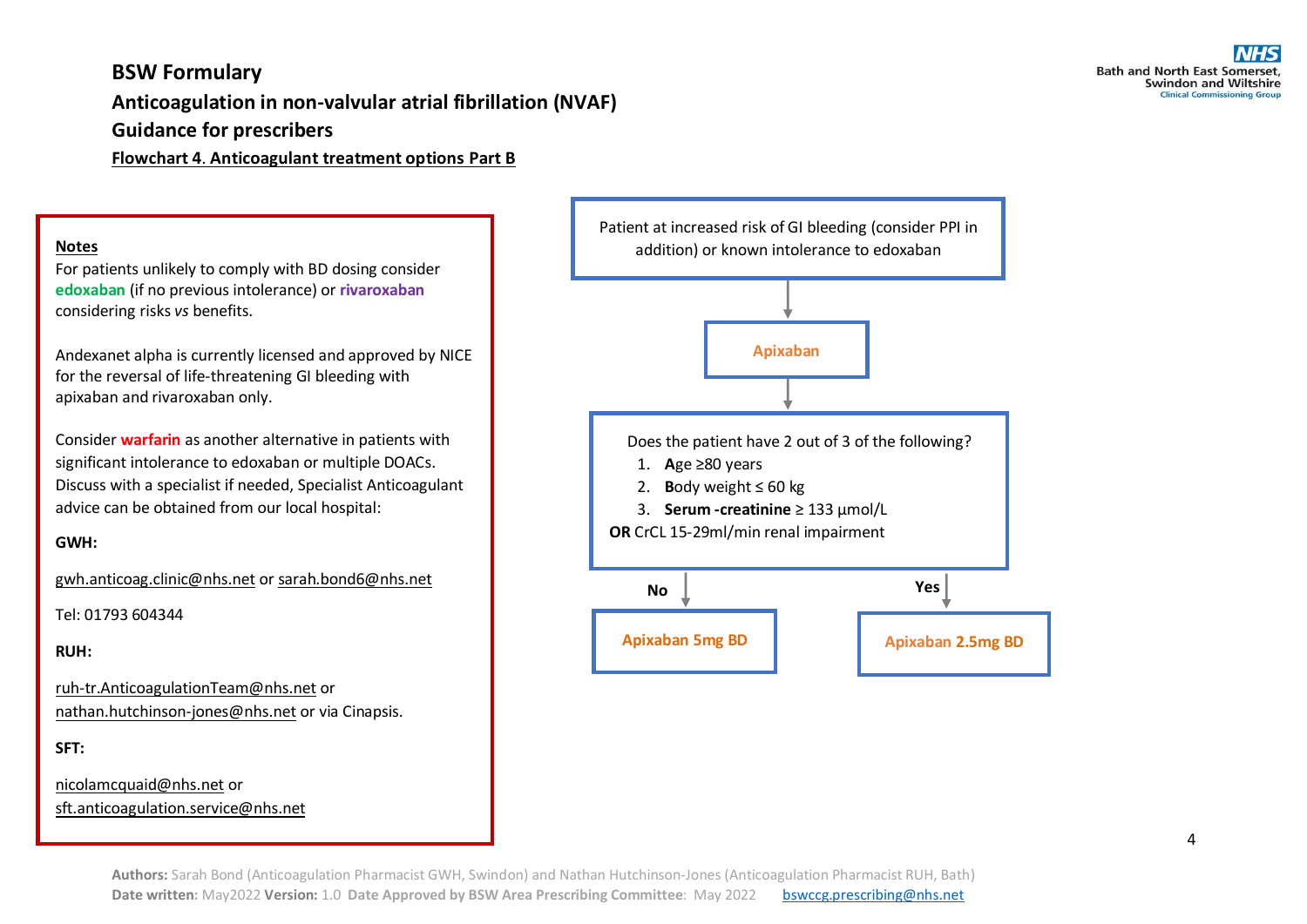### **Appendix note to accompany the decision algorithm: Switching between anticoagulants in non-valvular atrial fibrillation (NVAF) 1,2**

| From To            | <b>Warfarin</b>                                                                                                                                                                                                                                                                                                                                                                                                                                                                                                                                                                                                                                                                                                                                                                                                                                                                   | Rivaroxaban                            | Apixaban                                       | <b>Dabigatran</b>                          | Edoxaban                                        |
|--------------------|-----------------------------------------------------------------------------------------------------------------------------------------------------------------------------------------------------------------------------------------------------------------------------------------------------------------------------------------------------------------------------------------------------------------------------------------------------------------------------------------------------------------------------------------------------------------------------------------------------------------------------------------------------------------------------------------------------------------------------------------------------------------------------------------------------------------------------------------------------------------------------------|----------------------------------------|------------------------------------------------|--------------------------------------------|-------------------------------------------------|
| <b>Warfarin</b>    | This advice applies to patients with normal renal function.<br>In patients with renal impairment, higher than therapeutic plasma concentrations are<br>expected and a longer interval may be required, seek specialist advice.<br>When switching TO warfarin do a baseline INR before starting warfarin - if baseline already<br>high then discuss with a specialist or anticoagulant clinic for advice.                                                                                                                                                                                                                                                                                                                                                                                                                                                                          | Stop<br>$-$ start when INR $\leq$ 3.0. | $Stop - Start$<br>as soon as<br>INR is $<$ 2.0 | $Stop - Start as$<br>soon as INR is<br>2.0 | $Stop - Start$<br>when the INR<br>is $\leq 2.5$ |
| <b>Rivaroxaban</b> | Commence warfarin in combination with rivaroxaban. Rivaroxaban should be discontinued<br>when INR is in therapeutic range (normally $\geq$ ). Measure INR prior to each dose of rivaroxaban<br>being administered & 24hrs after rivaroxaban is stopped.                                                                                                                                                                                                                                                                                                                                                                                                                                                                                                                                                                                                                           |                                        | Stop-Start                                     | $Stop - Start$                             | $Stop - Start$                                  |
| <b>Apixaban</b>    | Commence warfarin in combination with<br>apixaban. Apixaban should be continued for 2 days, after which point INR should be measured<br>prior to each dose of apixaban. Apixaban should be discontinued when INR is $\geq 2.0$ .                                                                                                                                                                                                                                                                                                                                                                                                                                                                                                                                                                                                                                                  | Stop - Start                           |                                                | Stop - Start                               | Stop - Start                                    |
| <b>Dabigatran</b>  | Conversion protocol depends on renal function.<br>For CrCl $\geq$ 50ml/minute, commence warfarin 3 days prior to discontinuing dabigatran.<br>For CrCl 30-50ml/minute, commence warfarin 2 days prior to discontinuing dabigatran.<br>NB: dabigatran can increase INR. INR measurements should be interpreted cautiously until<br>dabigatran has been stopped for 2 days.                                                                                                                                                                                                                                                                                                                                                                                                                                                                                                         | Stop - Start                           | Stop - Start                                   |                                            | Stop - Start                                    |
| <b>Edoxaban</b>    | If on 60 mg dose, give 30 mg edoxaban OD plus an appropriate warfarin dose.If<br>on 30 mg dose, give 15 mg edoxaban OD plus an appropriate warfarin dose.<br>Patients should not take a loading dose of warfarin in order to promptly achieve a stable INR<br>between 2 and 3.<br>Once an INR ≥ 2.0 is achieved, Edoxaban should be discontinued. Most patients (85%) should<br>be able to achieve an INR $\geq$ 2.0 within 14 days of concomitant administration. After 14 days it<br>lis recommended that edoxaban is discontinued and the warfarin continued to be titrated to<br>achieve an INR between 2 and 3.<br>It is recommended that during the first 14 days of concomitant therapy the INR is<br>measured at least 3 times just prior to taking the daily dose of edoxaban to minimise the<br>influence of edoxaban on INR measurements. See SPC for further details. | Stop - Start                           | Stop - Start                                   | Stop - Start                               |                                                 |

**Stop – Start** = Discontinue original and commence new treatment at the time that the nextscheduled dose of original drug would be due.

Caution: DOAC's half-life can be increased in a patient with severe impaired renal function, consult specialist advice on switching between anticoagulants.

Ensure patient is counselled on new anticoagulant including indication, side effects, precautions and an **anticoagulation alert card** is given with written information. Refer to community pharmacy for **new medicines service** [\(NMS\)](https://psnc.org.uk/services-commissioning/advanced-services/nms/).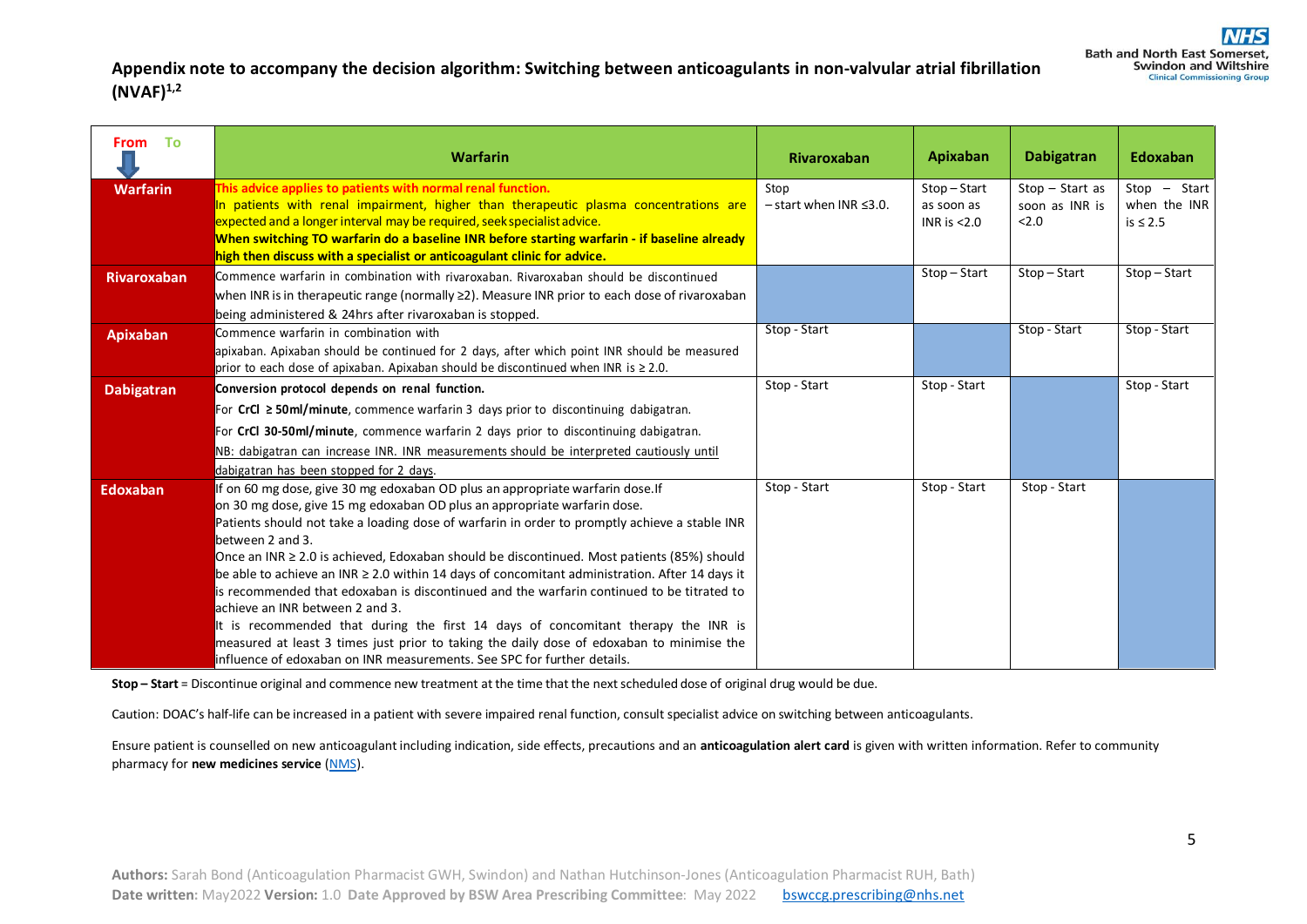#### **Structured Medication Review SMRs: What to assess at a review appointment**

- Annually or more frequently if clinical concerns
	- o Full blood count
	- o Liver function tests
	- o Urea and electrolytes
	- o Weight and Serum creatinine (for creatinine clearance)
- Assess adherence to treatment.
- Ask about other [adverse effects](https://cks.nice.org.uk/topics/anticoagulation-oral/management/rivaroxaban/#adverse-effects) of DOAC. Look for signs of bleeding or anaemia.
- Assess for features of thromboembolic events, such as symptoms of stroke, or breathlessness (which may suggest a pulmonary embolism).
- Ask about the use of other medications, including over the counter (OTC) products, to identify possible drug interactions with DOAC.
- Assess and minimise modifiable risk factors for bleeding, such as uncontrolled hypertension, medication predisposing for bleeding (such as aspirin), and excessive alcohol intake.

### **Suggested process for safe switching from warfarin to a DOAC<sup>3</sup>**

#### **Is a switch to a DOAC appropriate?**

A switch from warfarin to a DOAC should **not** be considered for patients:

- With a prosthetic mechanical valve
- With moderate to severe mitral stenosis
- With antiphospholipid antibody syndrome (APLS)
- Who are pregnant, breastfeeding or planning a pregnancy
- Requiring a higher INR than the standard INR range of  $2.0 3.0$
- With severe renal impairment Creatinine Clearance (CrCl) < 15ml/min
- With active malignancy/ chemotherapy (unless advised by a specialist)
- Prescribed interacting drugs check SPCs (links below) for full list
	- $\circ$  Some HIV antiretrovirals and hepatitis antivirals check with HIV drug interactions website at <https://www.hiv-druginteractions.org/>
	- o Some antiepileptics- phenytoin, carbamazepine, phenobarbitone or rifampicin are likely to reduce DOAC levels so should be discussed with an anticoagulation specialist
- On triple therapy (dual antiplatelet therapy plus warfarin) without discussing with an anticoagulant specialist or cardiologist
- When switching to a DOAC, care should be taken to follow the recommendations in the relevant SmPC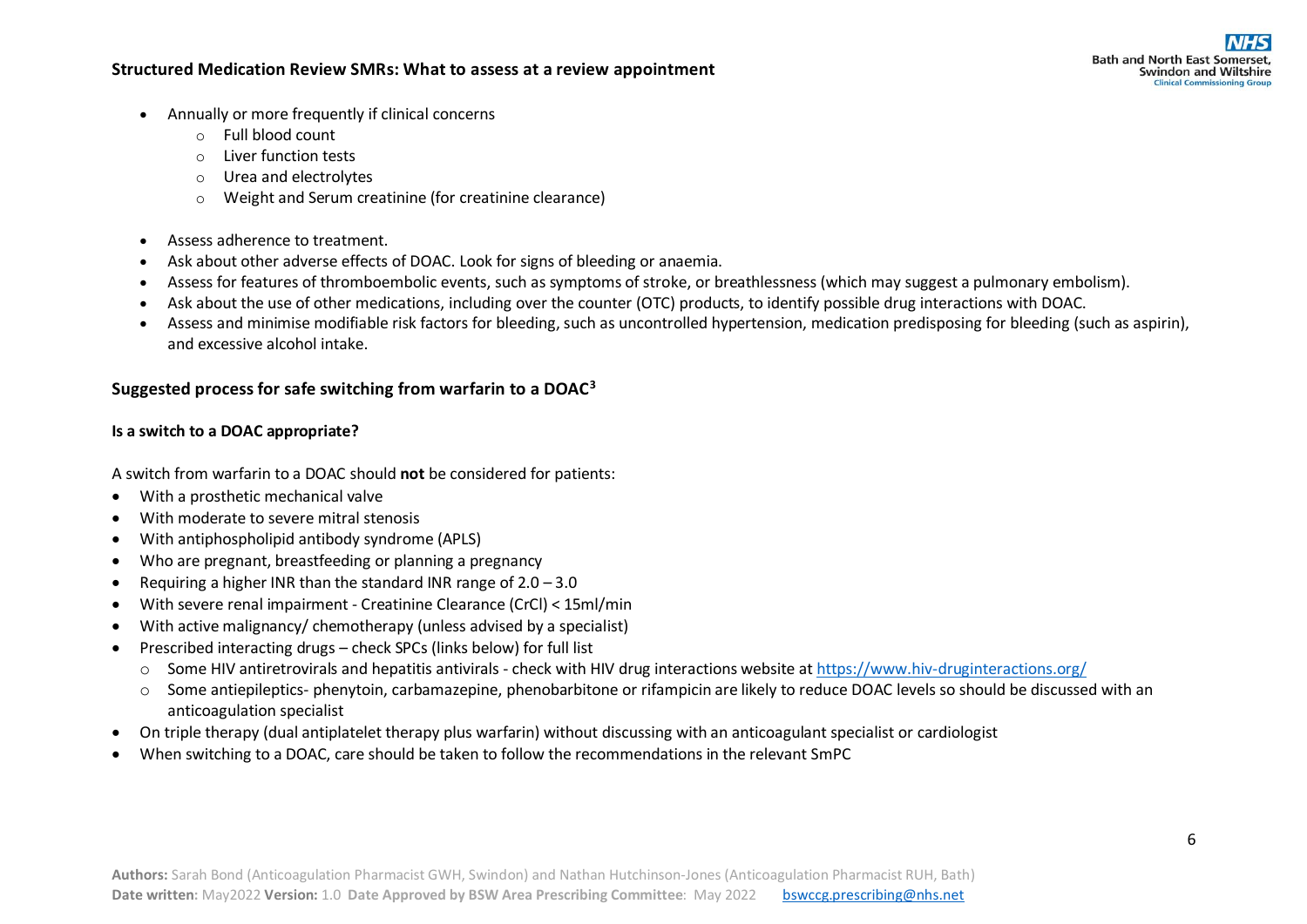#### **Warfarin to DOAC switch in non-valvular atrial fibrillation**

**Bath and North East Somerset. Swindon and Wiltshire Clinical Commissioning Group** 

For adults with AF who are already taking a vitamin K antagonist and are stable, continue with their current medication and the option of switching treatment should be discussed at their next routine appointment, where clinically appropriate. Considering the person's time in therapeutic range (TTR), reassess anticoagulation for person whose anticoagulation is poorly controlled, shown by any of the following:

#### **Two INR values >5 or one INR value >8 within the past 6 months Two INR values <1.5 within the past 6 months, or TTR <65%**

Pragmatic approach to stopping warfarin and starting DOAC in relation to the INR [SmPCs](https://www.medicines.org.uk/emc/) recommend different INRs at which to initiate DOACs after stopping warfarin. This approach would require repeat INR checks daily until the required INR is achieved.

#### **The European Heart Rhythm Association practical guide** gives pragmatic guidance on when to start DOACs after stopping warfarin:<sup>4</sup>

- If INR less than 2: commence DOAC that day
- If INR between 2 and 2.5: commence DOAC the next day (ideally) or the same day
- If INR between 2.5 and 3: withhold warfarin for 24-48 hours and then initiate DOAC

#### **Suggested checklist for safe switching from warfarin to a DOAC<sup>3</sup>**

- 1. Check clinical system for recent U&Es, LFTs and FBC
- 2. At next INR visit check INR, record weight, take bloods if not already available or are unstable
- 3. Calculate creatinine clearance (CrCl)
- 4. Prescribe DOAC at appropriate dose and advise patient to obtain supplies
- 5. Advise patient when to stop warfarin in relation to starting DOAC

6. Provide written instructions and involve family members/carers where possible to minimise the risk of patients taking both warfarin and the DOAC concurrently. Particular care should be taken where patients are using medication compliance aids to minimise the risk of incorrect dosing

- 7. Provide an up-to-date Anticoagulant Alert card
- 8. Inform community nursing teams if they have been monitoring INR or administering warfarin

#### **References**

- 1. Medicines Management NHS Wiltshire CCG. January 2018 update. Adapted with permission from Gloucester Hospitals NHS Foundation Trust
- 2. Summary of Product Characteristics (SmPC) (Emc)." Eliquis 5 Mg Tablets, Lixiana 60mg Tablets, Pradaxa 150 Mg Capsules, Xarelto 20mg Tablets, *Medicines.org.uk*, 2019, [www.medicines.org.uk/emc. Accessed 14 Apr. 2022.](http://www.medicines.org.uk/emc.%20Accessed%2014%20Apr.%202022)
- 3. Williams, Helen. *Guidance for the Safe Switching of Warfarin to Direct Oral Anticoagulants (DOACs) for Patients with Non-Valvular AF and Venous Thromboembolism (DVT / PE) during the Coronavirus Pandemic*. Royal College of General Practitioners, 2020. Accessed 14 Apr. 2022.
- 4. European Society of Cardiology. "Novel Oral Anticoagulants for Atrial Fibrillation." *Escardio.org*, 2018[, www.escardio.org/Guidelines/Recommended-Reading/Heart-Rhythm/Novel-Oral-](../../../../julie.murphy6/AppData/Local/Microsoft/Windows/INetCache/Content.Outlook/21E738U8/www.escardio.org/Guidelines/Recommended-Reading/Heart-Rhythm/Novel-Oral-Anticoagulants-for-Atrial-Fibrillation)[Anticoagulants-for-Atrial-Fibrillation.](../../../../julie.murphy6/AppData/Local/Microsoft/Windows/INetCache/Content.Outlook/21E738U8/www.escardio.org/Guidelines/Recommended-Reading/Heart-Rhythm/Novel-Oral-Anticoagulants-for-Atrial-Fibrillation) Accessed 14 Apr. 2022